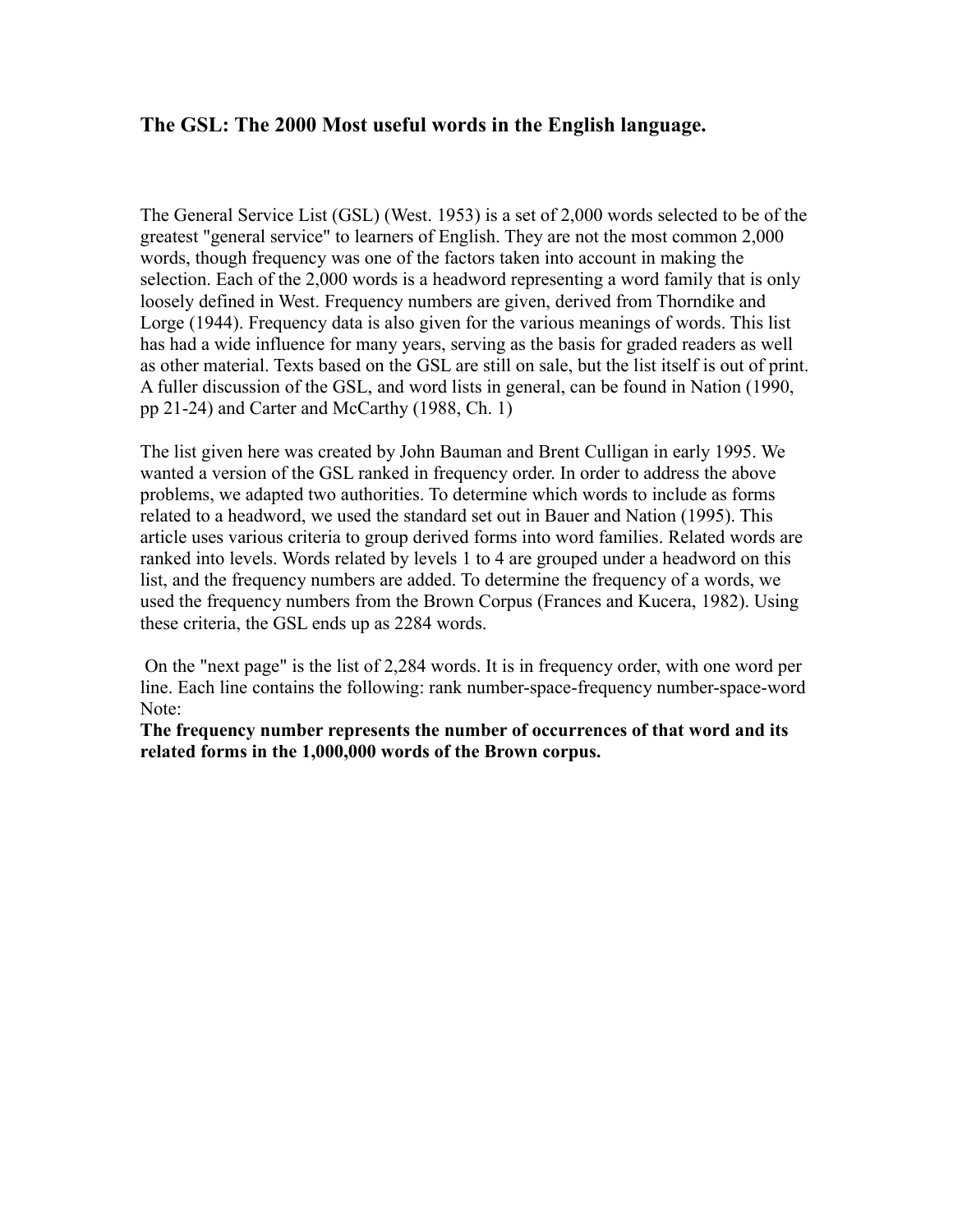| 1 09975 the   |
|---------------|
| 2 39175 be    |
| 3 36432 of    |
| 4 28872 and   |
| 5 26800 a     |
| 6 26190 to    |
| 7 21338 in    |
| 8 20033 he    |
| 9 12458 have  |
| 10 11247 it   |
| 11 10790 that |
| 12 9495 for   |
| 13 8555 they  |
| 14 8516 I     |
| 15 7289 with  |
| 16 7254 as    |
| 17 6976 not   |
| 18 6742 on    |
| 19 6164 she   |
| 20 5377 at    |
| 21 5307 by    |
| 22 5146 this  |
| 23 4931 we    |
| 24 4695 you   |
| 25 4389 do    |
| 26 4383 but   |
| 27 4371 from  |
| 28 4204 or    |
| 29 3560 which |
| 30 3480 one   |
| 31 3062 would |
| 32 3002 all   |
| 33 2903 will  |
| 34 2851 there |
| 35 2793 say   |
| 36 2678 who   |
| 37 2378 make  |
| 38 2333 when  |
| 39 2218 can   |
| 40 2203 more  |
| 41 2199 if    |
| 42 2149 no    |
| 43 2132 man   |

 $1.600754$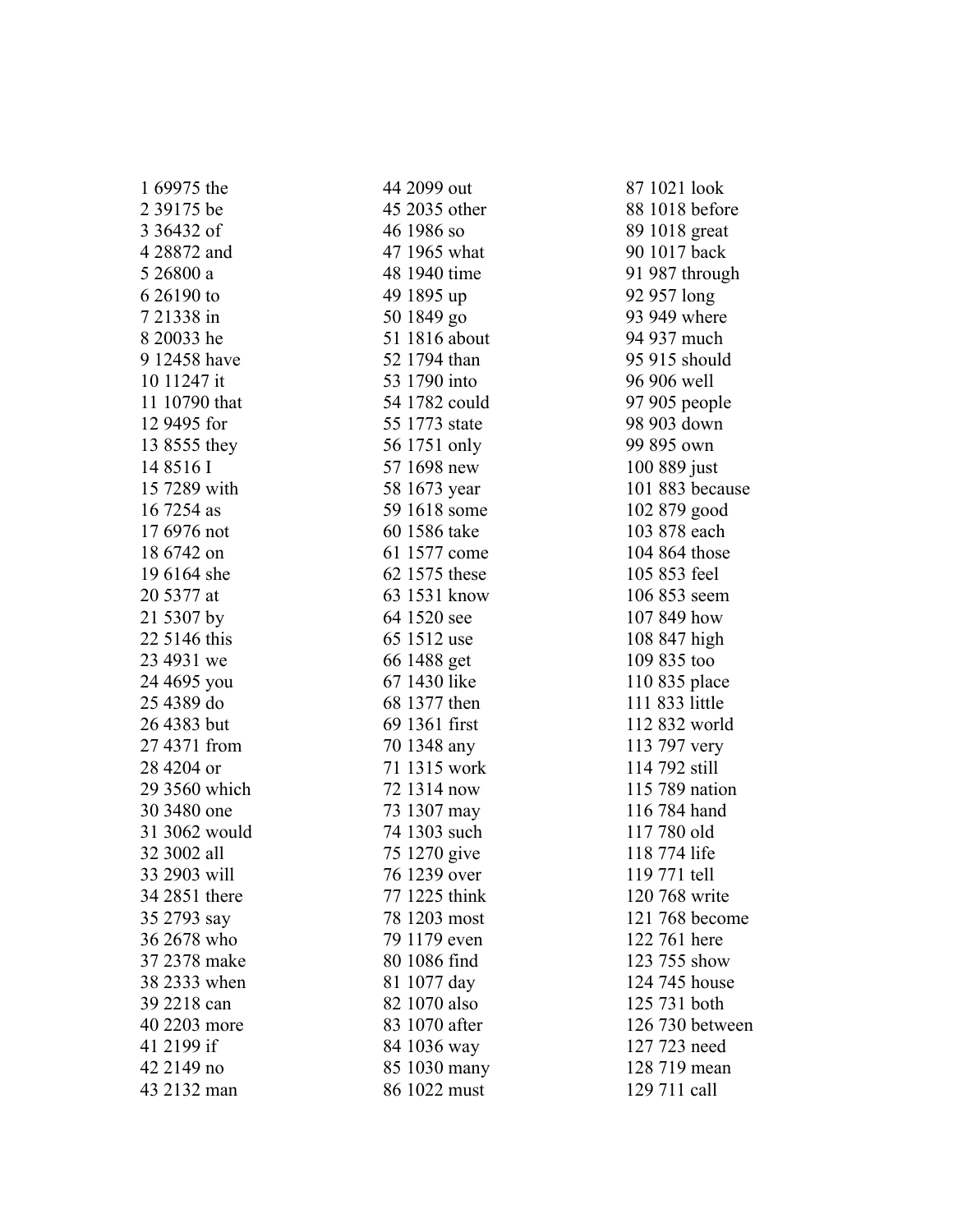| 130 710 develop  |
|------------------|
| 131 707 under    |
| 132 705 last     |
| 133 704 right    |
| 134 703 move     |
| 135 702 thing    |
| 136 700 general  |
| 137 697 school   |
| 138 697 never    |
| 139 690 same     |
| 140 690 another  |
| 141 681 begin    |
| 142 680 while    |
| 143 678 number   |
| 144 672 part     |
| 145 668 turn     |
| 146 664 real     |
| 147 662 leave    |
| 148 660 might    |
| 149 654 want     |
| 150 645 point    |
| 151 639 form     |
| 152 639 off      |
| 153 638 child    |
| 154 634 few      |
| 155 632 small    |
| 156 629 since    |
| 157 627 against  |
| 158 614 ask      |
| 159 611 late     |
| 160 611 home     |
| 161 605 interest |
| 162 605 large    |
| 163 601 person   |
| 164 600 end      |
| 165 596 open     |
| 166 590 public   |
| 167 589 follow   |
| 168 588 during   |
| 169 584 present  |
| 170 583 without  |
| 171 580 again    |
| 172 577 hold     |
| 173 568 govern   |
| 174 567 around   |
| 175 565 possible |